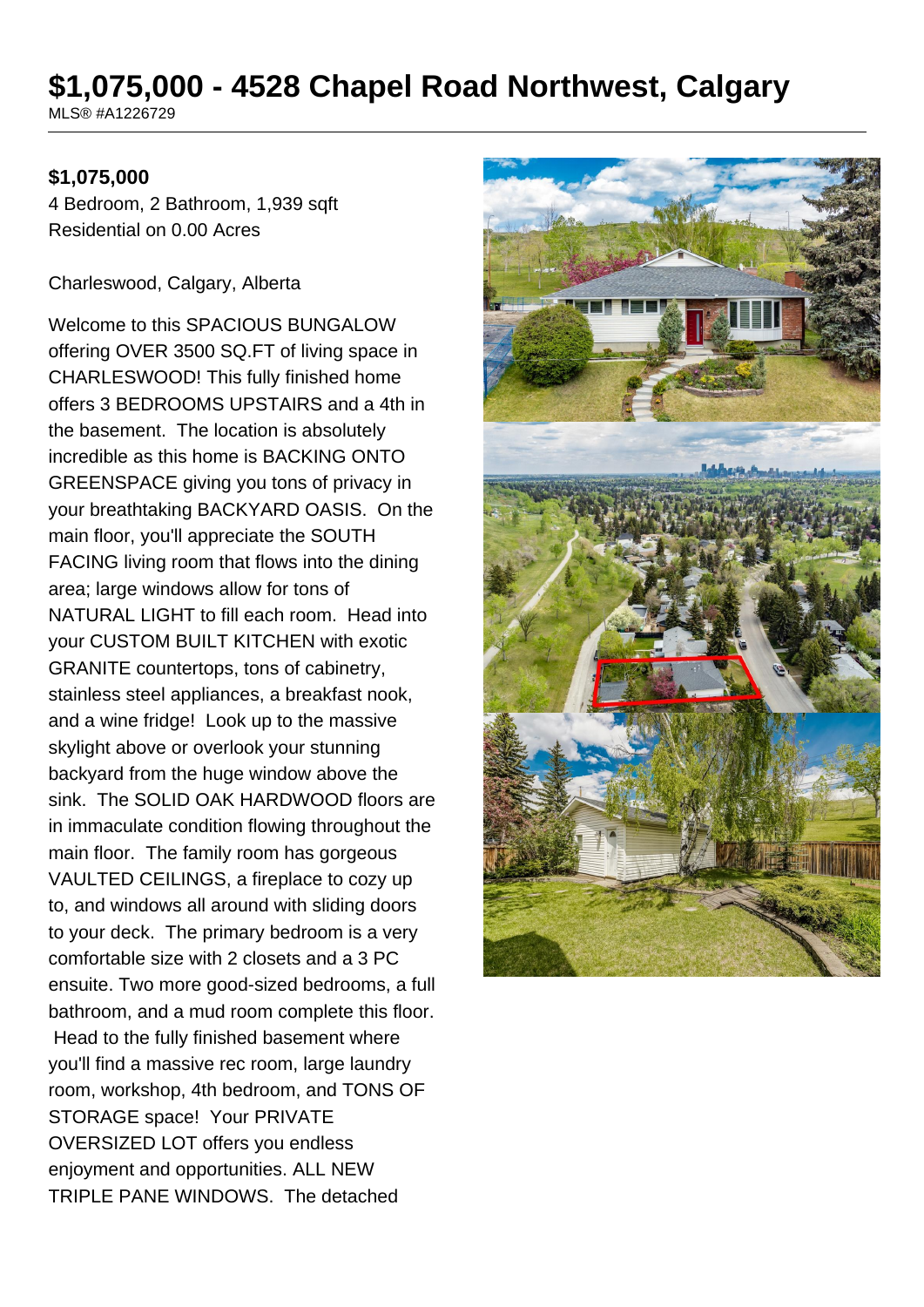DOUBLE GARAGE is insulated. Great walkability to PARKS/PLAYGROUNDS, dog-friendly pathway system and so much more!

Built in 1961

## **Essential Information**

| MLS@#                 | A1226729        |
|-----------------------|-----------------|
| Price                 | \$1,075,000     |
| Bedrooms              | 4               |
| Bathrooms             | $\overline{2}$  |
| <b>Full Baths</b>     | $\overline{2}$  |
| <b>Square Footage</b> | 1,939           |
| Lot SQFT              | 7,729           |
| Year Built            | 1961            |
| <b>Type</b>           | Residential     |
| Sub-Type              | Detached        |
| <b>Style</b>          | <b>Bungalow</b> |
| Status                | Active          |

## **Community Information**

| Address            | 4528 Chapel Road Northwest |
|--------------------|----------------------------|
| Subdivision        | Charleswood                |
| City               | Calgary                    |
| Province           | Alberta                    |
| <b>Postal Code</b> | <b>T2L 1A6</b>             |

## **Amenities**

| <b>Parking Spaces</b><br>Parking | 2<br>Double Garage Detached, Garage Door Opener, Garage Faces Rear,<br>Insulated, Oversized                           |
|----------------------------------|-----------------------------------------------------------------------------------------------------------------------|
| # of Garages                     | 2                                                                                                                     |
| <b>Interior</b>                  |                                                                                                                       |
| Goods Included                   | Granite Counters, High Ceilings, No Animal Home, No Smoking Home,<br>See Remarks, Storage, Beamed Ceilings            |
| Appliances                       | Dishwasher, Dryer, Electric Stove, Refrigerator, Washer,<br>Window<br>Coverings, Garage Control(s), Wine Refrigerator |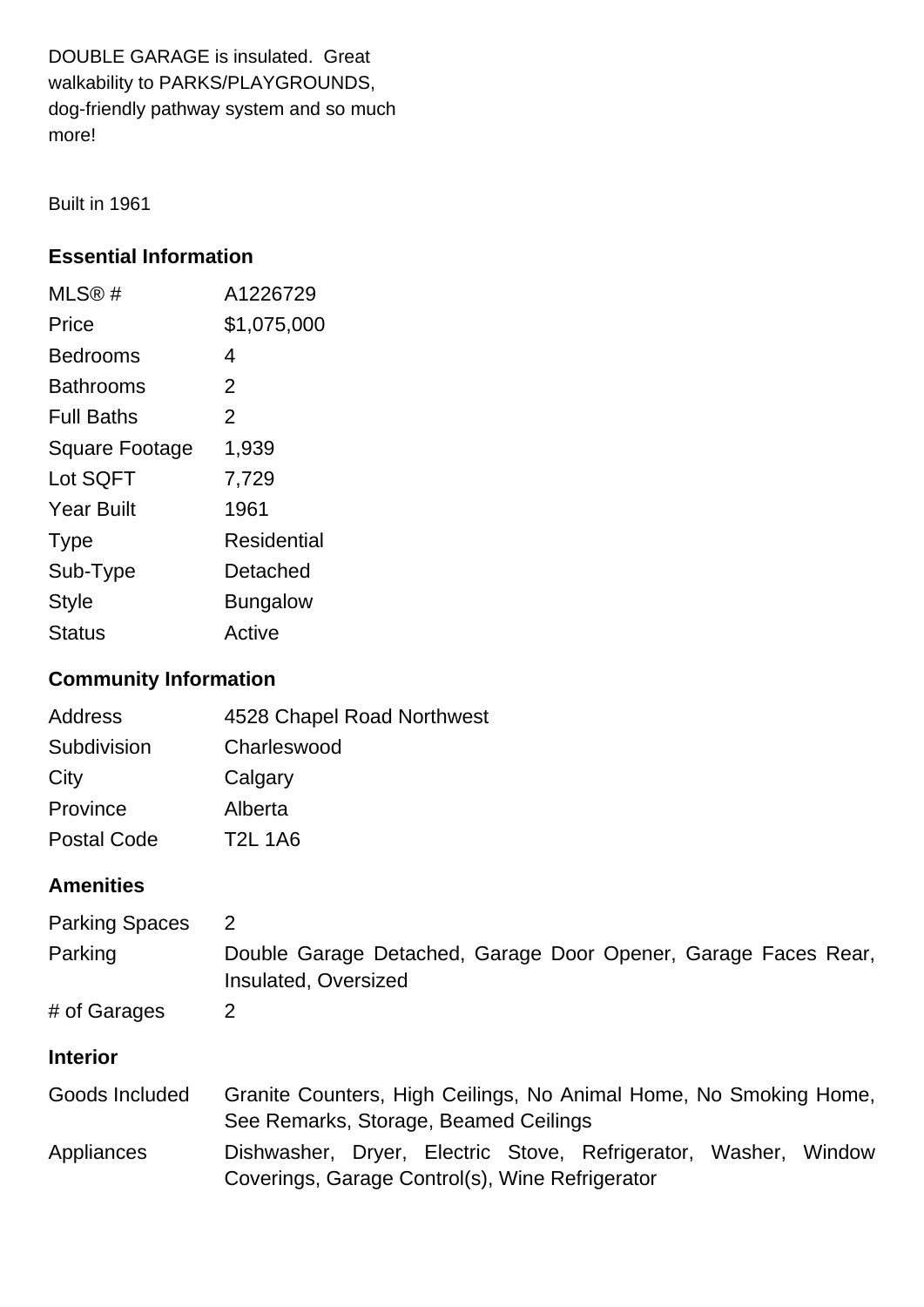| Heating                     | <b>Forced Air, Natural Gas</b> |                                |
|-----------------------------|--------------------------------|--------------------------------|
| Cooling                     | <b>None</b>                    |                                |
| Has Basement                | Yes                            |                                |
| Fireplace                   | Yes                            |                                |
| # of Fireplaces             | 2                              |                                |
| <b>Fireplaces</b>           | Mantle, Wood Burning, Stone    |                                |
| <b>Basement Development</b> |                                | Finished, Full                 |
| <b>Basement Type</b>        |                                | Finished, Full                 |
| Flooring                    |                                | Carpet, Ceramic Tile, Hardwood |
|                             |                                |                                |

### **Exterior**

| <b>Exterior Features</b> | Garden, Private Yard                                                                                                                       |  |  |
|--------------------------|--------------------------------------------------------------------------------------------------------------------------------------------|--|--|
| Lot Description          | Back Lane, Back Yard, Backs on to Park/Green Space, Lawn, No<br>Neighbours Behind, Landscaped, Private, Fruit Trees/Shrub(s),<br>Greenbelt |  |  |
| Roof                     | <b>Asphalt Shingle</b>                                                                                                                     |  |  |
| Construction             | Brick, Vinyl Siding, Wood Frame                                                                                                            |  |  |
| Foundation               | <b>Poured Concrete</b>                                                                                                                     |  |  |
| <b>Front Exposure</b>    | S                                                                                                                                          |  |  |
| <b>Frontage Metres</b>   | 18.21M 59`9"                                                                                                                               |  |  |
| Site Influence           | Back Lane, Back Yard, Backs on to Park/Green Space, Lawn, No<br>Neighbours Behind, Landscaped, Private, Fruit Trees/Shrub(s),<br>Greenbelt |  |  |

### **Additional Information**

Zoning R-C1

#### **Room Dimensions**

| <b>Family Room</b>    | $23'8 \times 14'0$               |
|-----------------------|----------------------------------|
| Kitchen               | $16'1 \times 12'3$               |
| Living Room           | $17'3 \times 15'1$               |
| <b>Master Bedroom</b> | $20^{\circ}6 \times 11^{\circ}1$ |
| Bedroom 2             | $11'11 \times 10'2$              |
| Bedroom 3             | $11'11 \times 9'1$               |
| Bedroom 4             | $12$ `6 x 11`1                   |

## **Listing Details**

Listing Office RE/MAX FIRST

MLS listings provided by Pillar 9™. Information Deemed Reliable But Not Guaranteed. The information provided by this website is for the personal, non-commercial use of consumers and may not be used for any purpose other than to